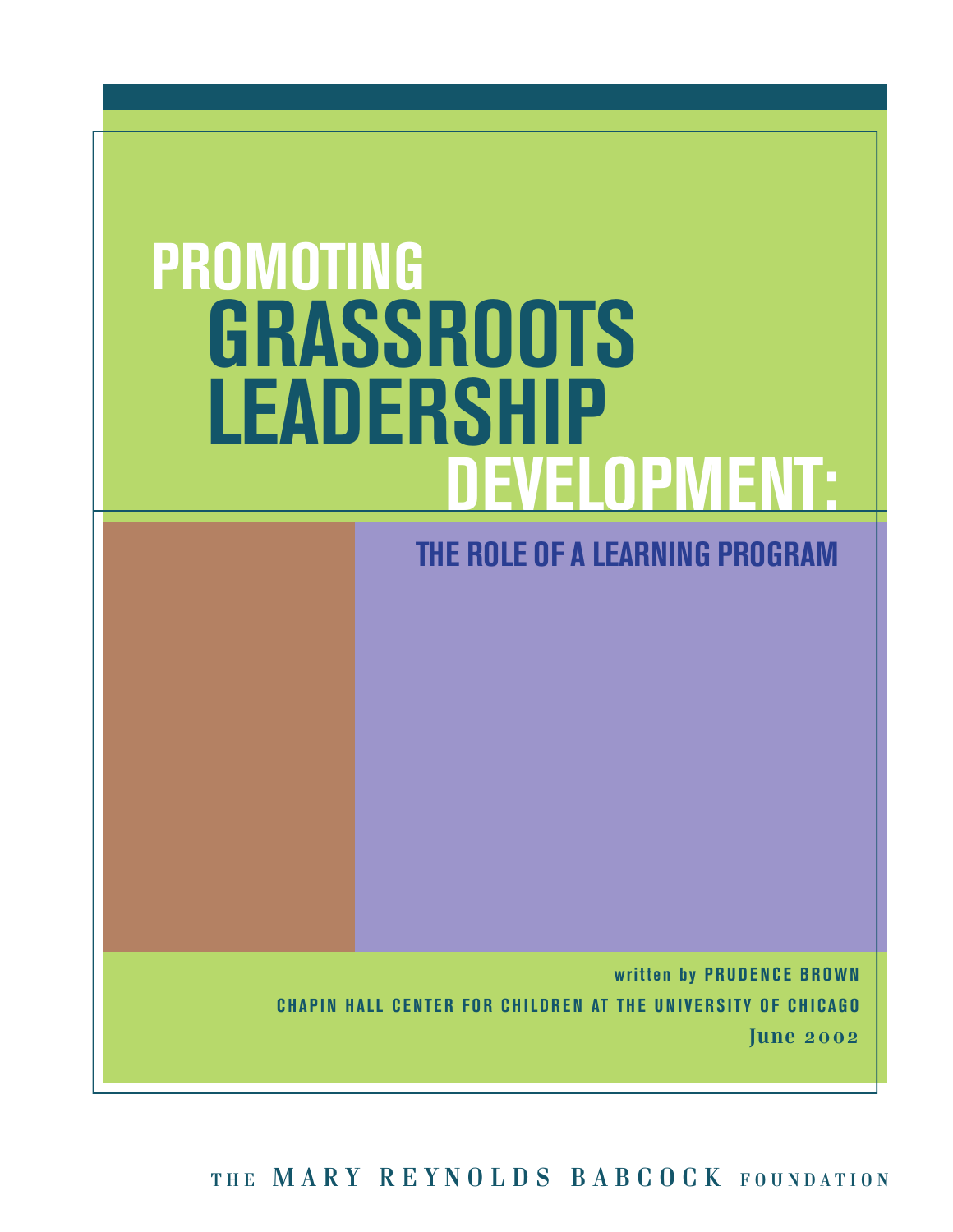## **TABLE OF CONTENTS**

```
For more information about this report >
                                                                     LEAH TOTTEN
                                                                     MDC Inc.
                                                                     P.O. Box 17268
                                                                     Chapel Hill, NC 27516-7268
                                                                     919-968-4531
                                                                     For more information about the 
                                                                     Mary Reynolds Babcock Foundation >
                                                                     MARY REYNOLDS BABCOCK FOUNDATION
                                                                     2920 Reynolda Road
                                                                     Winston-Salem, NC 27106
                                                                     336-748-9222
Introduction > 3
Why Invest in a Learning Program? > 4
The Learning Program's Design > 5
   Criteria for Participation > 5
   Structure of the Learning Program > 6
  Management and Support > 7
   Budget > 7
Learning Outcomes for Program Participants > 8
   Individual Outcomes > 8
  Team Outcomes > 9
   Organizational Outcomes > 9
   Community Level Outcomes > 12
Key Ingredients of the Learning Program's Success > 12
   Improving the Program > 14
Key Design Questions for a Learning Program > 15
Conclusion > 18
Appendix > 19
Bibliography > 20
```
info@mrbf.org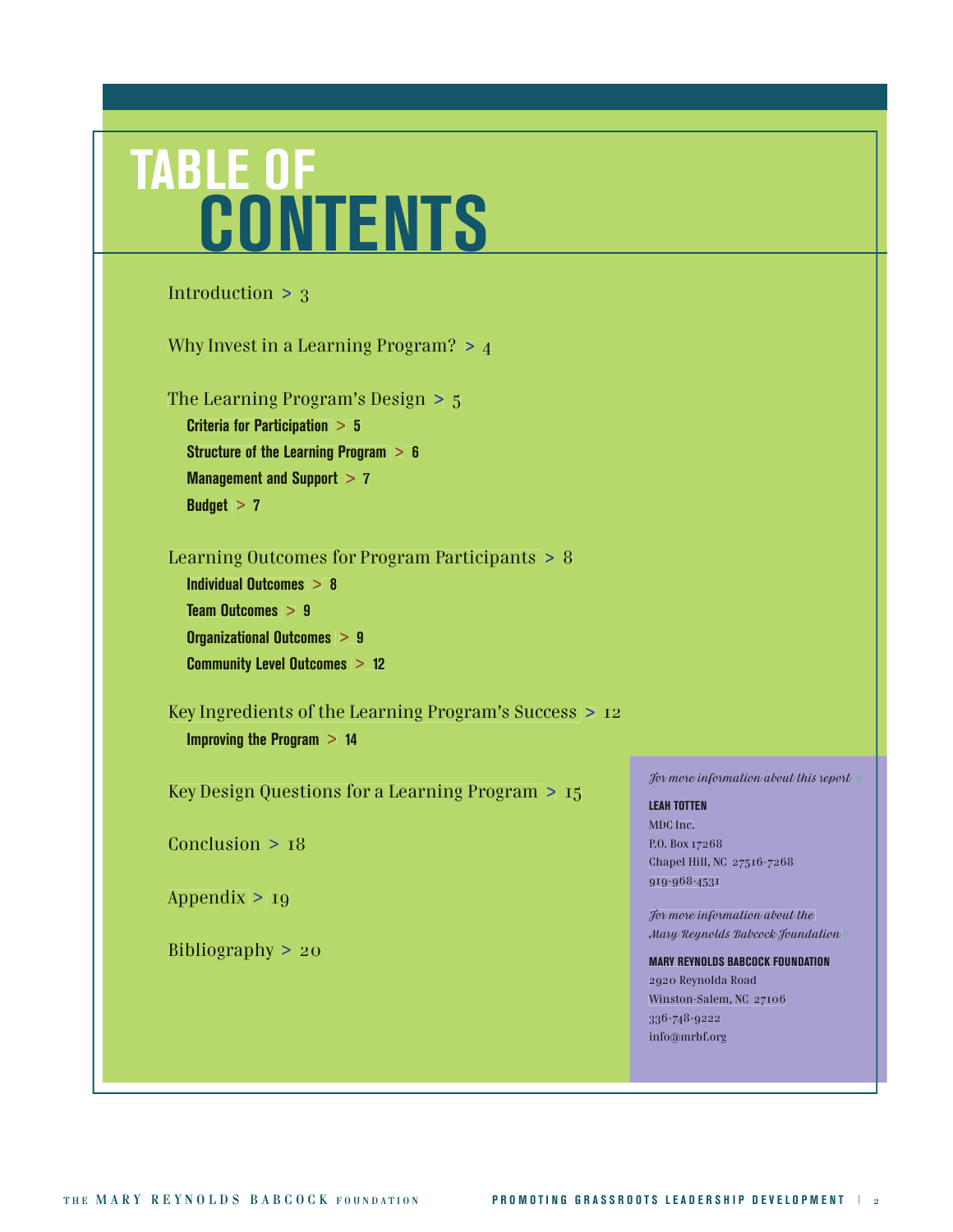#### **INTRODUCTION**

Support for grassroots leaders lies at the very heart of the Mary Reynolds Babcock Foundation (MRBF)'s mission to help build "just and caring communities" in the Southeastern United States. Grassroots leaders are the lifeblood of organizations working to address poverty and lack of access to high-quality education, affordable housing, and economic opportunity, because they know about those problems first-hand and have valuable insights into solutions. Organizations dedicated to community improvement therefore have a significant stake in helping grassroots leaders develop skills and knowledge so they can identify community priorities and needs and translate them into effective action. The engagement and cultivation of local leadership also helps organizations foster civic involvement and hold themselves accountable to the communities in which they work.

In 1997, the Babcock Foundation held a series of staff and board discussions about how best to support grassroots leadership development. The Southern Grassroots Leadership Development Learning Program grew out of those discussions

(see *Chronology*, p. 2), and between 1998 and 2002 it supported 17 grassroots organizations. The Program has generated one report that reflects on lessons about effective strategies for developing grassroots leadership and another that includes "how-to" pieces by grantees.I **This paper aims to capture lessons about using a learning initiative to enhance the impact of leadership development efforts. Its goal is to describe the Learning Program for an audience of foundations, intermediaries, nonprofits, and others interested in supporting, managing, or participating in a learning initiative and to identify some of the factors that contribute to the success of such initiatives.**

The paper begins with a discussion of the Foundation's rationale for investing in *learning* as well as in more direct support for the operating costs of leadership development efforts. It then describes the structure of the Learning Program, the learning outcomes it produced, and the ingredients of its success. The paper concludes with a discussion of key design questions that are likely to be important to any learning initiative.

#### **DEFINITION OF TERMS**

**The Babcock Foundation defines grassroots leaders as people who:**

- > **Hold particular values consistent with building just and caring communities, including justice, equity, fairness, democracy/representative power, and inclusiveness;**
- > **Are rooted in their community, with a base of fellow residents to whom they are accountable and from whom they draw support; and**
- > **Are working toward results that will be realized in low-income communities.**

**The critical distinguishing characteristics of a grassroots organization are: (1) It serves a spe cific local community or set of communities; (2) the community people served by the organization**  also govern and operate the organization.

**With the Learning Program, the Foundation had a particular interest in reaching grassroots or gan izations that "help people develop knowledge and skills to act on their own behalf and work to build relationships of trust and involvement among diverse partners, in order to make [the] commu nity more just and caring." (Mary Reynolds Babcock Foundation 1999 Annual Report)**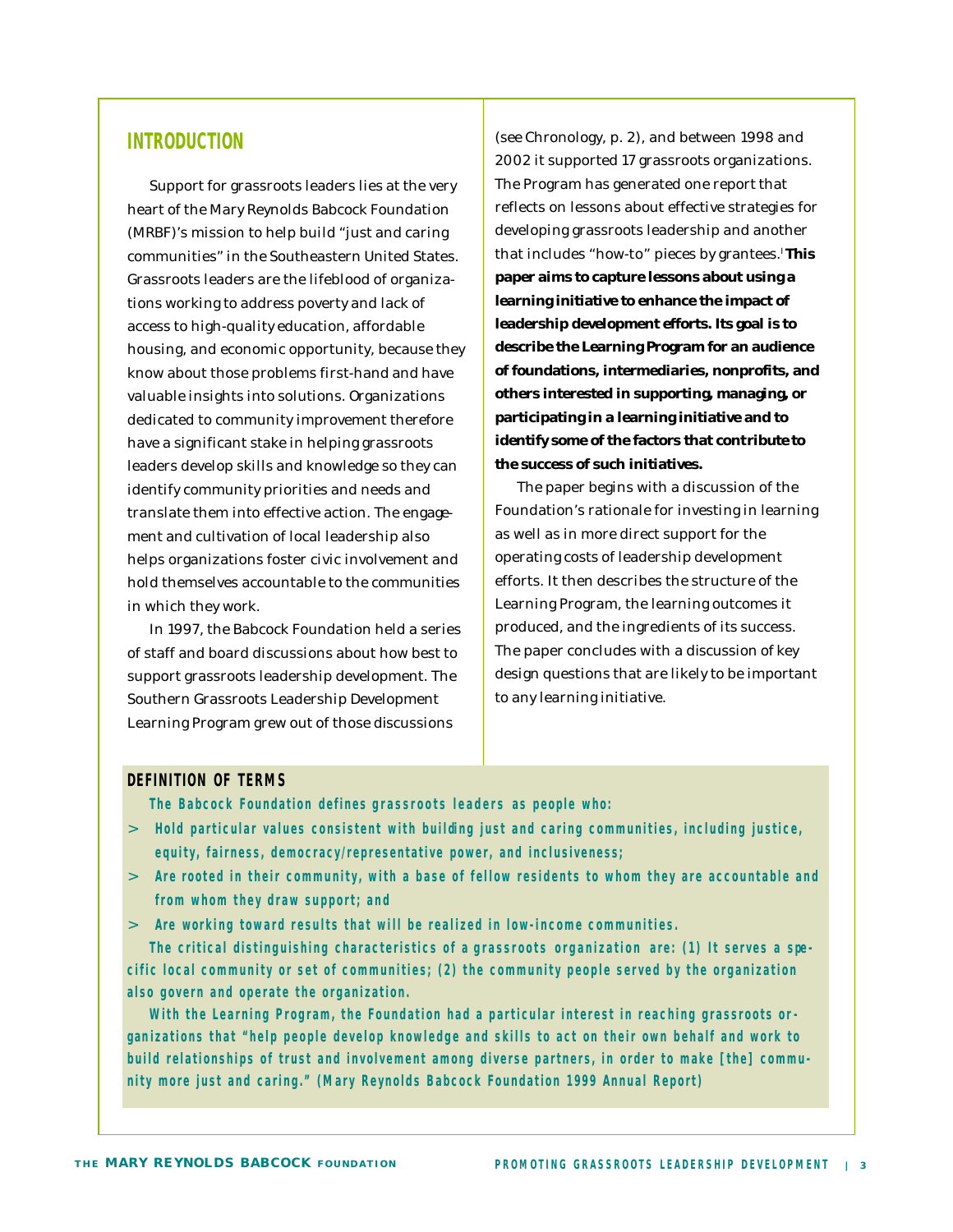#### **WHY INVEST IN A LEARNING PROGRAM?**

With the help of an Advisory Group (see below), the Babcock Foundation reviewed various approaches to leadership development. MRBF's

motivation for developing leaders was to improve the leaders' own communities, so the Foundation had little enthusiasm for programs that pulled leaders out of their communities for training. Nor did programs run by county or academic institutions seem like the right venue;

#### **CHRONOLOGY OF THE LEARNING PROGRAM**

| 1996 | The Mary Reynolds Babcock Foundation (MRBF) commissions a survey of existing<br>grassroots leadership development programs in the South.                                                                                                                                                                                                                                                                                                                                |
|------|-------------------------------------------------------------------------------------------------------------------------------------------------------------------------------------------------------------------------------------------------------------------------------------------------------------------------------------------------------------------------------------------------------------------------------------------------------------------------|
| 1997 | The MRBF Board establishes an Advisory Group to develop options for investing in<br>grassroots leadership development. Members include Foundation directors, staff,<br>grantees, and others. MDC, Inc. is hired to help plan and facilitate meetings of the<br>Advisory Group and the Board's Grassroots Leadership Development Committee. MDC is<br>an intermediary that works to expand opportunity, reduce poverty, and build inclusive<br>communities in the South. |
|      | The Advisory Group recommends three grantmaking strategies: (1) leverage grassroots<br>leadership development through community foundations; (2) build the capacity of<br>grassroots leaders to influence state policy; and (3) advance the field of grassroots<br>leadership development through training and learning. The MRBF Board approves all<br>recommendations and seeks a partner to manage the third strategy.                                               |
| 1998 | MRBF selects MDC as its managing partner for the training and learning strategy. The<br>Foundation invites grantees of its Just and Caring Communities Initiative to apply to<br>participate in the Learning Program.                                                                                                                                                                                                                                                   |
| 1999 | MRBF receives 35 proposals and selects 17 organizations to participate in the Learning<br>Program. The program is formally launched at a Learning Institute in May, followed by a<br>second Institute in July. Participating organizations develop goals and work plans.                                                                                                                                                                                                |
| 2000 | Program participants receive grants for implementation and technical assistance. One<br>organization leaves the program, leaving 16 to complete the full term.                                                                                                                                                                                                                                                                                                          |
| 2001 | MRBF provides additional grants for implementation and technical assistance.                                                                                                                                                                                                                                                                                                                                                                                            |
| 2002 | MRBF extends the Learning Program through 2002 to deepen its impact and enable<br>participants to solidify accomplishments and includes special grants for some partici-<br>pants to document successful practices for sharing with other practitioners.                                                                                                                                                                                                                |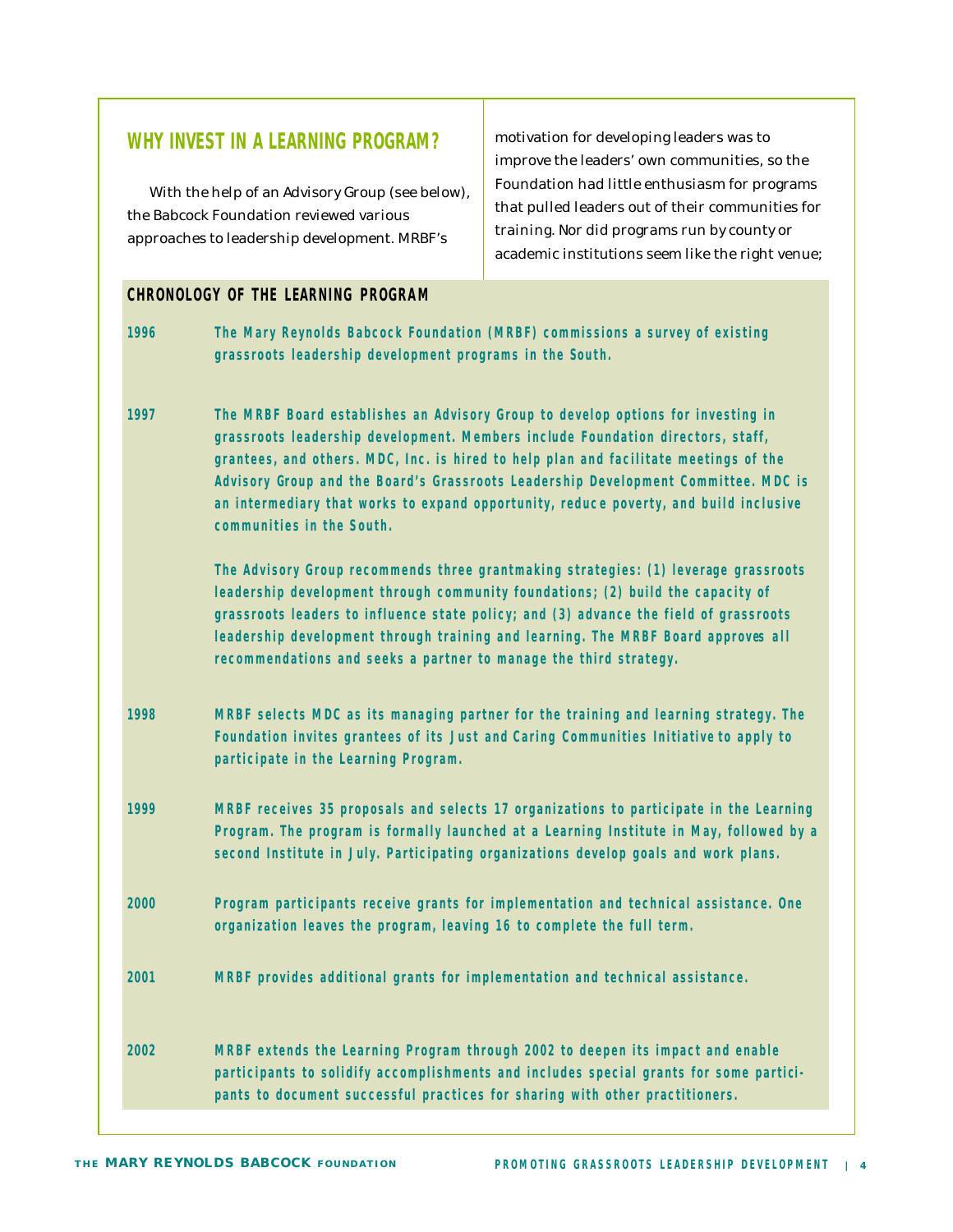they were too distant from the constituencies from which grassroots leadership emerged. Instead, MRBF was inspired to focus on grassroots organizations. Leadership development in that context fit well with the Foundation's broad mission of helping people develop knowledge and skills to act on behalf of their communities.

While many grassroots organizations were interested in leadership development, however, they acknowledged that they had not addressed the topic extensively or particularly well. Some organizations were simply unsure how to translate their interest and values into practice. Others' efforts, while valuable, did not reach certain groups in the community or achieve the scale and impact that the organizations' directors desired. And some needed to expand their efforts to produce leaders who were more seasoned and better equipped to tackle the region's tough problems. **Practitioners in these organizations said that what they really needed was an opportunity to step back, reflect, and become more intentional about enhancing grassroots leadership development within their organizations and communities.** The Learning Program filled that gap.

Defining the need in this way spurred the Babcock Foundation to develop an initiative that focused on *learning* to do things better rather than on simply helping organizations do more of what they were already doing. The Foundation also decided to offer its learning initiative to its current grassroots grantees rather than mounting an exciting but untested approach with a new set of organizations.

#### **THE LEARNING PROGRAM'S DESIGN**

Three basic assumptions shaped the Learning Program: Learning goals should be supported by

#### **WHAT ATTRACTED PARTIC IPANTS TO THE LEARNING PROG RAM?**

**The Learning Program did not give organizations large amounts of money for staffing or pr o jects, and it made significant demands on staff**  (and sometimes Board) members' time and en**ergy. Given those constraints, what attracted p eo ple to the program? Some participants were intrigued by the opportunity to be part of a peer learning process that would help them work bet ter or differently. Others had more specific mot ivations:**

- > **"We were floundering in trying to move from advocacy to organizing."**
- > **"Our outreach efforts were not working to en gage our constituency."**
- > **"We were growing and losing track of our mission."**
- $>$  "We needed help with curriculum develop**ment."**
- > **"We needed a vehicle for creating energy and focus."**
- > **"We were always doing, doing, doing and never thinking about it."**

**modest implementation grants**, but the grants should not drive participant engagement; **teambased learning opportunities** would prepare participants to work with colleagues at their organizations to apply new ideas and skills; and participants should play an important role in **co-creating learning** with the intermediary. The Learning Program's criteria for participation, core components, management and support system, and budget reflected those assumptions.

**CRITERIA FOR PARTICIPATION**

When the Foundation invited grantees to "self-select" into the Learning Program, it urged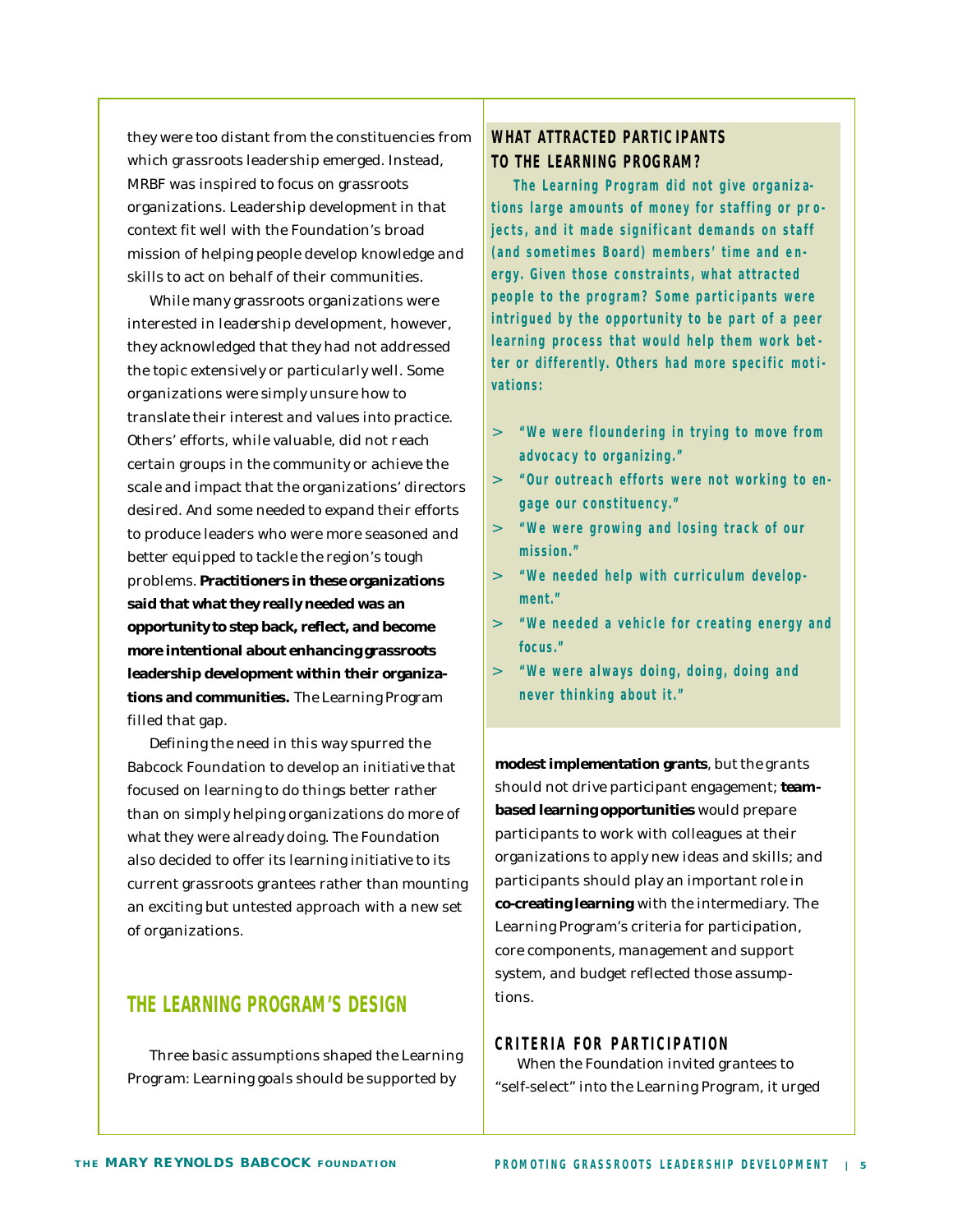people to apply only if their organization was (1) already working on some aspect of grassroots leadership development, (2) willing to engage in "an open-ended learning process that will result in a plan for concrete changes" in how work is conducted, and (3) committed to sharing both expertise and knowledge gaps. The request for proposals called for significant self-examination:

If you read this memo and think: "*This is great timing for us. We are at a place where we are seeing gaps in what we do and are ready to think hard about new ways of building grassroots leaders*," we strongly encourage you to apply. If your first thought is, "*I'm not so sure what I want to learn, but we could really use \$25,000 for our program*," then now is probably not the time for your involvement. Those of you who say to yourselves, "*We've had some lingering questions about our grassroots leadership work that we've wanted to explore, but we have a lot on our plate right now*," should think hard about applying weighing the pros and cons and proceeding with care.

Thirty-five organizations applied, and MRBF chose 17 (listed in the Appendix) that conveyed the most interest in a learning program and made the strongest case about how such a focus on learning fit with their current agenda and stage of development. The selected organizations were diverse in their geographic locations, size, years of operation, program focus, and experience. They included such dissimilar participants as a new environmental justice organization with part-time staff, a well-established organization that has trained leaders for many years, a County Health Department, a program operated by a community foundation, a Christian Ministry, and an affiliate of the Industrial Areas Foundation.

#### **STRUCTURE OF THE LEARNING PROGRA M**

**Each organization that was selected was asked to assemble a "learning team" of three people in some combination of staff, board, and/or constituents.** Having more than one person engaged in the program enabled each organization to participate in several learning opportunities simultaneously and to build a somewhat larger base of support for learning and change within the organization.

**The program's design incorporated the following components:**

- > **Learning Institutes**  Large convenings of the three-person teams, held over several days, to share ideas, expose participants to new resources and perspectives, and develop ideas for advancing their grassroots leadership development work. Four Learning Institutes took place during the Learning Program.
- > **Learning Clusters** Periodic meetings of subgroups of participants to work on one of five aspects of practice (identified by the participating organizations): community organizing, curriculum development, using data, assessment, and organizational diversity and power sharing. Each team could send two people to participate in Clusters; many teams used their technical assistance funds to send a third member. Team members could choose to participate in the same or different Clusters. Each Cluster met between three and five times during the Learning Program.
- > **Small Implementation Grants** Grants of up to \$25,000 for 2000-2001 and \$10,000 in 2002 to seed new work, develop curricula and training materials, improve existing programs, and offset costs of hiring new staff.

> **Technical Assistance Pool** — Grants of up to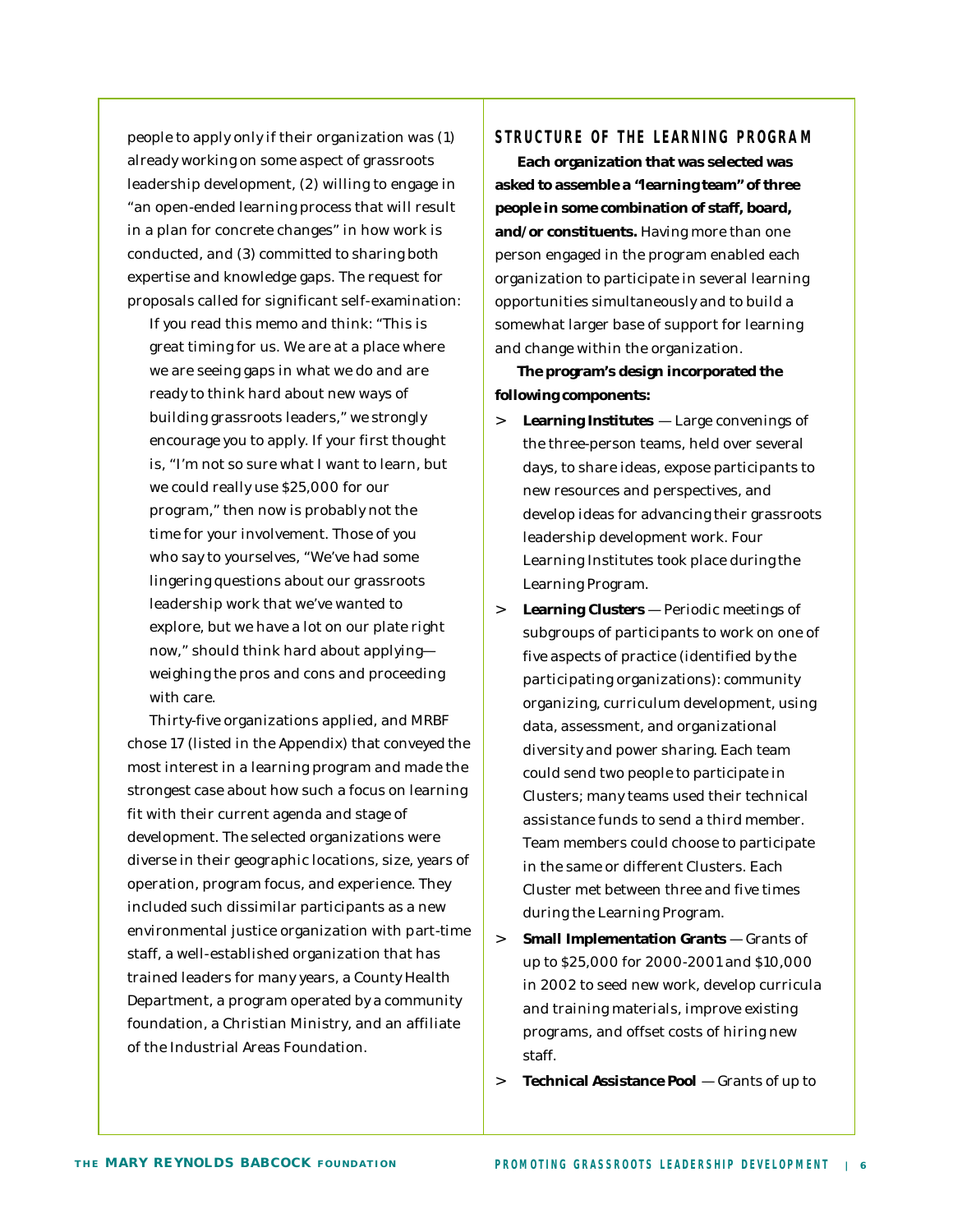\$2,500 in 2000 and 2001 and \$5,000 in 2002 to pay for additional technical assistance, staff visits to model programs, meetings not funded by the Program, and other learning activities.

- > **Coaching** One-to-one assistance that occurred informally until November 2000, when the Program allocated a maximum of 10 days of coaching per year to each organization by a Design Team member (described under *Management and Support* below). In 2002, the sites could use their technical assistance funds to contract with coaches on an asneeded basis.
- > **E-Group** A web-based forum in which participants could share information, discuss issues, link to key resources, and read the minutes of cluster meetings.

MDC viewed this array of activities aimed at supporting learning at four levels:

> On an *individual level*, the activities helped people hone their skills in grassroots

#### **TYPICAL ISSUES ADDRESSED IN THE LEARNING INSTITUTE AND CLUSTER MEETINGS**

- > **Applying adult learning principles to grass roots leadership development**
- > **Conducing a power analysis**
- > **Implementing different community organizing tools and approaches**
- > **Using data strategically for community change**
- > **Developing curricula that foster the transfer of skills, knowledge, attitudes**
- > **Developing and using a theory of change**
- > **Recruiting leaders**
- > **Attending to the inner work of leadership**
- > **Assessing changes generated by grassroots leadership development**
- > **Creating inclusive, democratic organizations**

leadership development and prepare to support and lead the work at home.

- > On a *team level*, they fostered partnership among staff, board members, and others who support grassroots leadership development from each organization.
- > At an *organizational level*, the activities showed how grassroots leadership development fits into an organization's overall mission and called attention to the organizational changes needed to advance the agenda.
- > At the *community level*, the activities illustrated the alliances and strategies necessary to achieve the type of community change that is the ultimate goal of grassroots leadership development.

#### **MANAGEMENT AND SUPPORT**

MDC, which served as program manager, brought to the Learning Program vast experience working with grassroots organizations in the region, designing and delivering leadership development programs, and applying adult learning principles to grassroots leadership development. In close partnership with the Foundation, MDC staff administered all aspects of the program. They managed the application process, planned and conducted learning activities, administered implementation grants and technical assistance funds, and provided ongoing assistance to participants. MDC was supported by a Design Team composed of representatives from the participating organizations and other people with specific perspectives or skills. Members of the Design Team also served as coaches to the participating organizations.

#### **BUDGET**

The total budget for the Learning Program,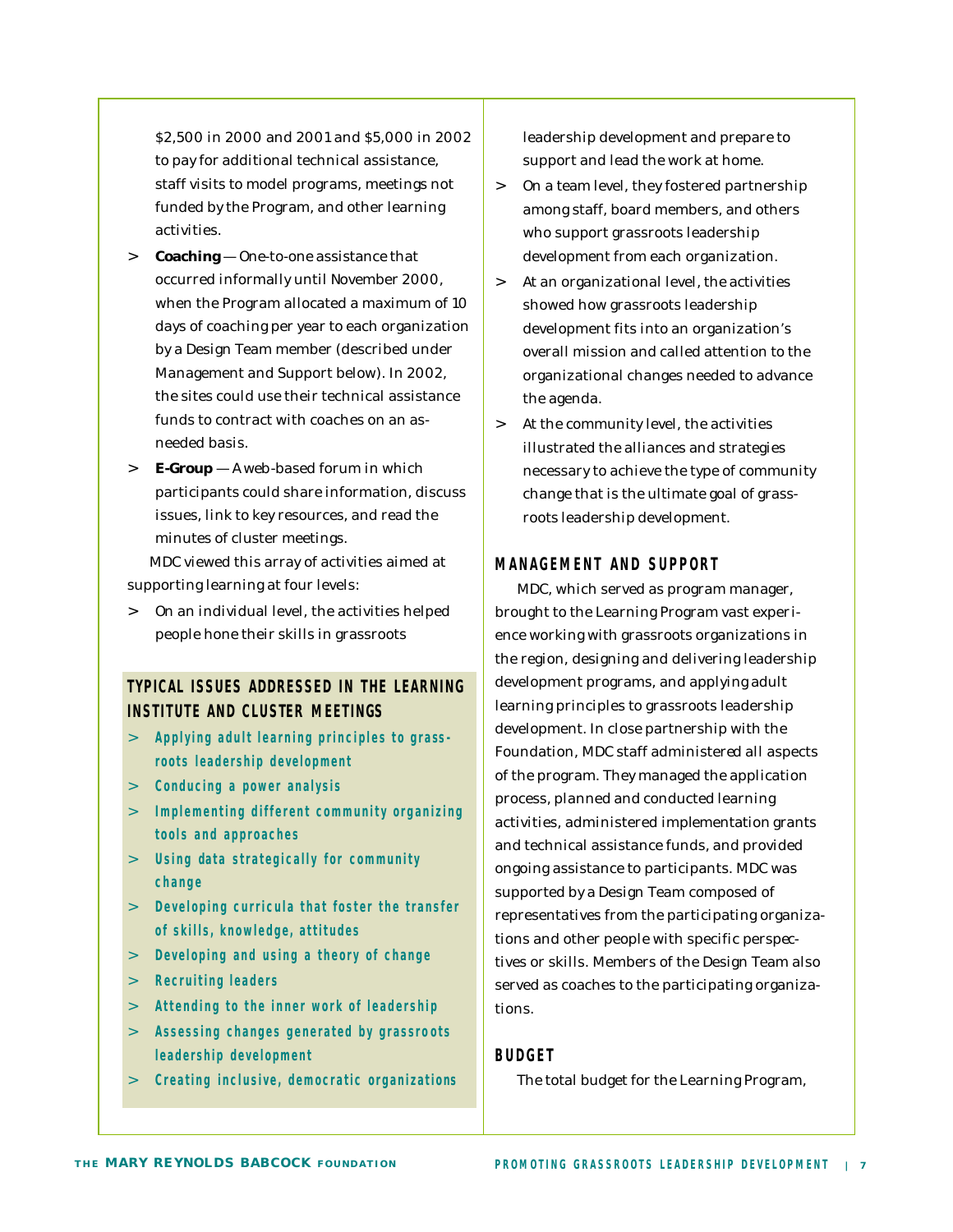including the costs of the managing intermediary, was about \$1.67 million. About two-thirds of these funds went directly to the participating organizations as grants or supported various learning activities as described below. The remaining funds covered five years of MDC's staffing and other costs, from helping to design the Program and develop the Request for Proposals in 1998 to planning, managing, and assessing all learning activities.

| Grants                          | \$555,600   |
|---------------------------------|-------------|
| Coaching                        | 130,800     |
| <b>Technical Assistance</b>     | 43,500      |
| Learning Institutes and         |             |
| Cluster Meetings                | 402,400     |
| Design Team                     | 45,000      |
| Other Consultants               | 7.800       |
| Documentation and               |             |
| Dissemination                   | 5,900       |
| <b>MDC Staff and Management</b> | 484,600     |
| Total                           | \$1,675,600 |

#### **LEARNING OUTCOMES FOR PROGRAM PARTICIPANTS**

Using MDC's framework of learning at four levels, participants in the Learning Program report outcomes primarily at the individual and organizational levels, although outcomes were also evident at the team and community levels.

#### **INDIVIDUAL OUTCOME S**

Participants developed new skills, knowledge, attitudes, and beliefs that positioned them and their organizations to develop grassroots leaders more effectively:

> **New understanding.** Participants were exposed to new ideas and new ways of thinking about many important, and potentially transformative, issues—such as

the strength of organizations' connections to their constituencies, how race and power affect their missions, what it means to engage in a process of continuous learning, and how to share and transfer leadership. Participants were better able to articulate and strengthen the "theories of change" or logic models (often previously implicit) that guided their work.

- > **New skills and tools.** Participants had opportunities to learn and practice new or enhanced skills in such areas as community organizing, using data for planning and advocacy, assessing the impact of leadership training curricula, using technical assistance effectively, and incorporating adult learning principles into curricula for grassroots leaders.
- > **New spirit of intentionality and inquiry.** By becoming more self-conscious about their "theories of change," participants could become more intentional about structuring and practicing grassroots leadership development. The need to think through their beliefs about how change happens and the opportunity to hear others do the same further stimulated a sense of inquiry and self-reflection.
- > **Enhanced diversity and anti-racism competence.** Issues of race and class are inextricably embedded in the development of grassroots leadership. Participants demonstrated an increased willingness to wrestle with these issues and use their new understanding to shape leadership development efforts and the organizational context in which these efforts took place.
- > **Recommitment to core values and mission.** In the process of learning to do more effective grassroots leadership development, participants reexamined and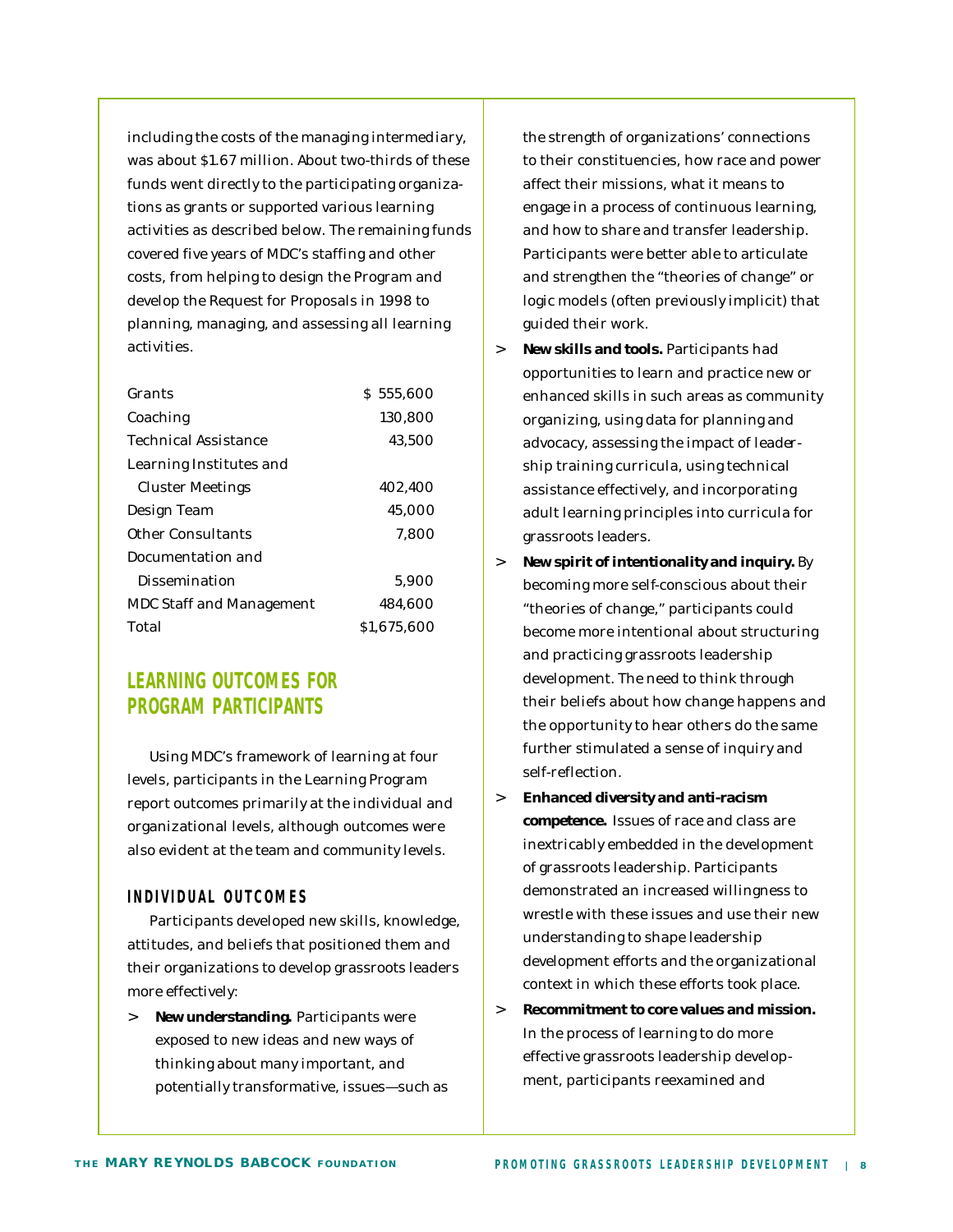#### **LEARNING CULTURE INVITES CANDID EXCHANGE AND SELF-REFLECTION**

- > **"Every time we would go to a cluster meeting, we would have what we thought was a good framework and end up ripping it up," said one participant who appreciated the opportun ity to be challenged by MDC and peer organiza tions.**
- > **"We thought we were doing leadership development by getting people involved in helping to plan our community celebration. But now**  we see the difference between outreach and **leadership development. Now we see that p eo ple have to have their own voice and be part of the decision making."**
- > **"I don't feel so ashamed about what I don't know, so I'm able to be more open about asking the hard questions and challenging the ways we have always done things."**

reaffirmed the core values that guided their own commitment to grassroots work and shaped their organizational missions. They also clarified the values that were important to transmit to new and emerging leaders.

- > **Access to new resources and supports.** Through their connections to MDC, the Foundation, and each other, participants learned about new materials, identified consultants and organizations that could provide assistance, and brainstormed about potential new sources of funding.
- > **Personal development and renewal.** The time and safe forum for reflection enabled participants to acknowledge what they did not know and be receptive to "unlearning" beliefs and attitudes that were consistent with their goals. For some people, this process of selfdiscovery and personal growth had a spiritual dimension; for many, it generated new energy and a renewed commitment to the work.

#### **TEAM OUTCOME S**

The impact of the Program on learning at the team level involved at least two dimensions:

- > **Stronger force for change within the participating organizations.** Participants were able to bring different skills and perspectives to the task of translating the Program's learning into their organizations. This small nucleus of people frequently became a significant source of organizational change.
- > **Enriched networks of support and learning.** Contact with other people engaged in similar work decreased participants' sense of isolation, gave them a sense of being part of a larger movement in the region, and provided a network of peers who share common values. Some teams adopted training curricula from their peer organizations or invited members of other teams to do training at their organizations. The experience of sharing successes and challenges fostered cross-site learning and a broader perspective on developing grassroots leaders.

#### **ORGANIZATIONAL OUTCOME S**

The Learning Program did not focus narrowly on transmitting best practices in curricula, training, or other elements that operate outside an organizational context. Instead, the Program recognized that real learning would not take hold unless participants confronted fundamental questions about their organizations' identity, mission, governance, operations, and culture. Thus the experiences of individual participants also had implications for the organizations they represented. These implications resulted in organizational change that was transformative for many, developmental or additive for some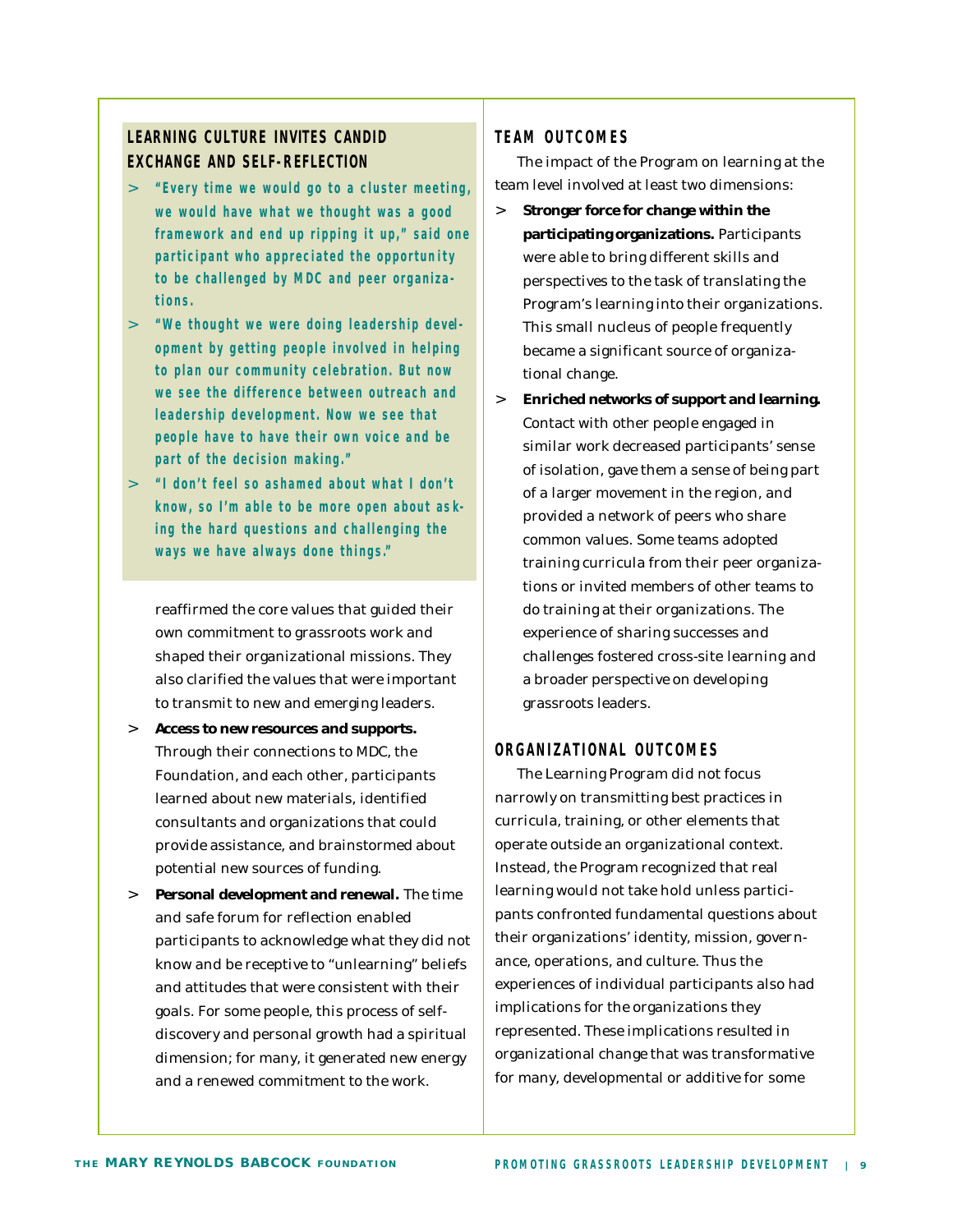and modest or short-lived for a few. **The organizational outcomes ranged from new programs and approaches to whole new ways of doing business.**

The way organizational change occurred also varied significantly among participants. At one end of the spectrum, some experienced learning that shook their institutions up and then transformed them, as **participants realized they** 

#### **RE-EXAMINING GOALS AND METHODS TRANSFORMS AN ORGANIZATION'S STRATEGY**

**Forward in the Fifth (FIF) aims to bring com munities and schools together to ensure that all children in Kentucky's fifth Congressional District have the educational opport unities necessary to live full and productive lives. FIF's goal in the Learning Program was to develop and implement a curriculum for parents who wanted to become a d vocates for their children in the public schools.**

**FIF planned to train and support parents in leadership roles through its 39 county- based affiliates. Over time, Learning Program participants realized that FIF's affiliate structure lacked the capacity to engage substantial numbers of its new target group of low-income parents on a sus tained basis. The affiliates typically attracted**  middle-class parents who recognized the prob**lems of schools and children in the region and wanted to address them. Low-income parents, who were most in need of advocacy wit hin the schools, were less likely to join the affiliates.**

FIF ultimately shifted its focus from the affili**ates to developing a range of partnerships with public and nonprofit groups that could recruit p arents and support them over time. FIF also re duced its target area from 39 counties to six, after realizing that significant grassroots leadership development required deeper effort, and b e gan looking for Spanish-speaking staff.**

**After FIF realigned its approach and goals, it received a substantial grant from the U.S. Depart ment of Education to carry out the work.**

**would have to give up some of their organization's deeply-held assumptions and practices** in order to move forward. Participants from Kentucky's Forward in the Fifth (FIF), for example, identified a mismatch between their goals and strategies (see *Re-examining Goals and Methods Transforms an Organization's Strategy*). That realization led them to a fundamental reorganization of FIF's leadership development approach and its scope of work. A similar transformation happened for Kentuckians for the Commonwealth (KFC), a statewide citizen's social justice organization. Entering the Learning Program with the goal of addressing racism and other forms of discrimination as they relate to organizing and grassroots leadership, KFC reports that by the end of 2002 it had undergone a "complete organizational redesign including...a fairly radical staff restructuring" with "leadership development as the organization's number one strategy for creating change."

In contrast, other organizations that described themselves as new to grassroots leadership development learned that a first change they needed to make in order to increase impact was to **understand better what they were already doing to develop grassroots leaders and become much more intentional about it**. For example, both Voices of Calvary Ministries and Coal River Mountain Watch entered the Learning Program with no formal grassroots leadership development program. People who first came through the door as clients, however, ended up filling many of the staff positions at Voices of Calvary. In other words, a certain kind of leadership development was already built into the organization's practice model. Similarly, Coal River provided on-the-job training to community volunteers who responded to disastrous floods or mobilized for protests against mountaintop removal mining.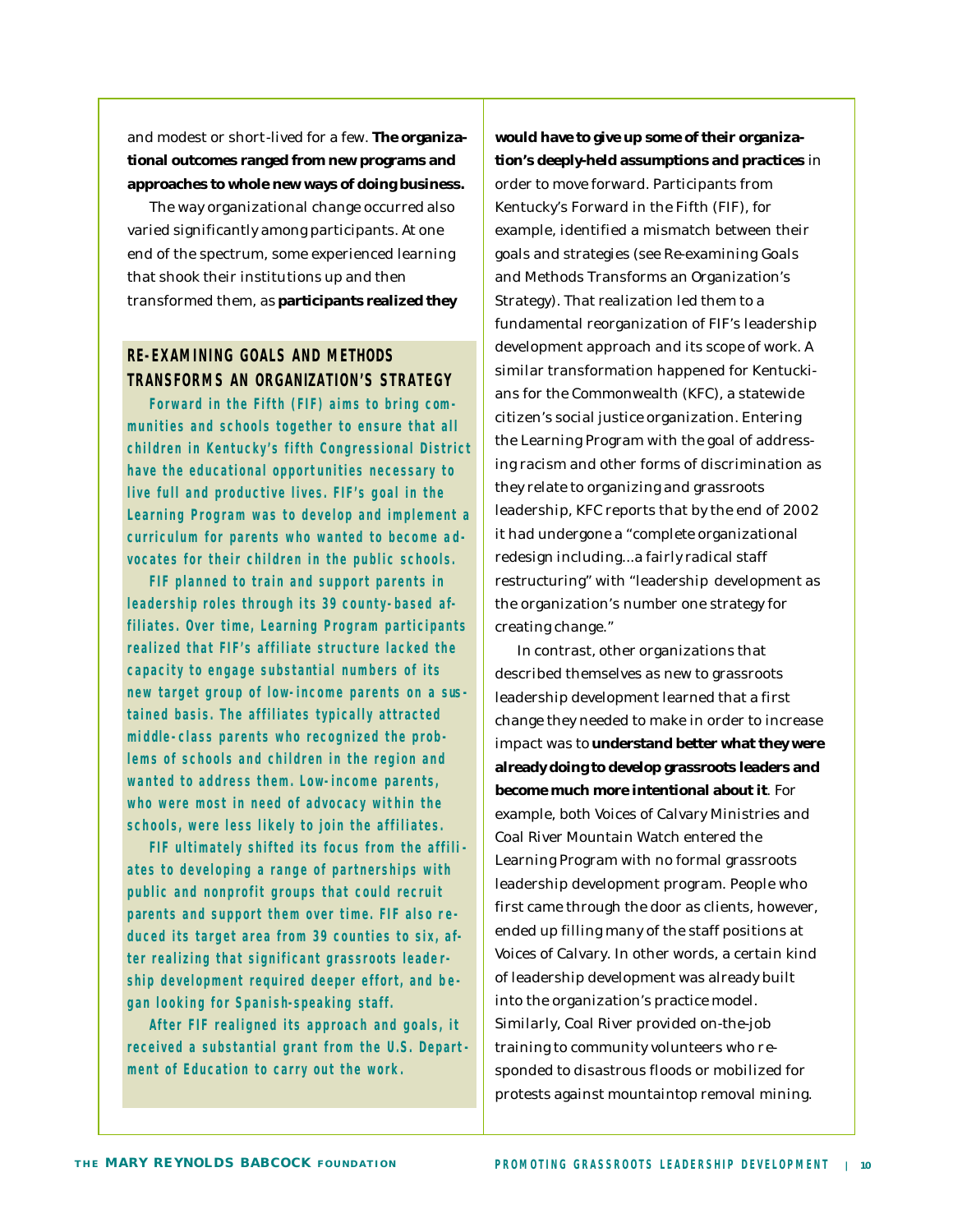Both of these organizations came to discover the power of what they were already doing. This, in turn, helped them reframe the organizational challenge from developing a separate program and curriculum for grassroots leaders to working on how to make their current leadership work reach more people more systematically and with greater community impact.

Change for other organizations involved **adopting or adapting new practices and programs** that advanced their grassroots leadership development goals. El Centro Hispano, for example, institutionalized a weekly practice of closing its doors for a few hours for staff reflection and planning and adopted a new system of simultaneous translation to help Latino leaders participate fully in the organization. Other participants adapted practices that had been modeled in the Learning Program to their own work. After having its own coach through the Learning Program, for example, Down East Partnership for Children added coaching to its three-year Community Fellows program to provide more individualized learning and support to participants. The Southern Empowerment Project, an organization that trains other organizations to do grassroots leadership development, brought together three groups (African American, Latino, and gay/lesbian) to grapple with their fears and feelings about "difference." Taking this risk was stimulated in part by the attention that the Learning Program had paid to the importance of the inner work of leadership.

The pace and timing of organizational change also varied among participants. For organizations already on a trajectory of change, the Learning Program helped to **refine and accelerate incipient changes**. The Affordable Housing Coalition (AHC)'s readiness for change, for example, combined with the Learning Program's carefully sequenced series of experiences and supports, gave AHC the confidence and tools needed to make significant

#### **LEARNING PROGRAM BOOSTS CHANGES ALREADY UNDERWAY**

**The Affordable Housing Coalition of Asheville**  and Buncombe County (AHC) entered the Learn**ing Program with a clear intent to learn how to diversity the organization along race and class**  lines and engage grassroots leaders. Staff **members were poised to take advantage of the learning experiences after a workshop on how to conduct a power analysis, participatio n in the Organizational Diversity Learning Cluster, and follow- up coaching on dismantling racism.**

**The knowledge that AHC staff a bsorbed led them to make many changes in the organization's structure and culture, leaving AHC better able to include constituents as an integral part**  of the organization. The changes included modi**fying AHC by -laws to create a membershipbased structure; recruiting more diverse staff and board members, training them on issues of racism, power, and accountability, and encour a ging discussion of those topics; and reviewing all policies and procedures to ensure they were consistent with AHC's commitments to end racism and to give grassroots leaders decision making roles.**

changes in practices and operations during the life of the Learning Program (see *Learning Program Boosts Changes Already Underway*).

Some organizations experienced big changes early on, while others worked away until "something clicked" and the organization went into a phase of major growth. Often, learning and change took off because of a significant connection between the organization and its coach, as in the Center for Community Action's case. The center's director viewed the organization's practice as "being ahead of its theory." The Learning Program provided an opportunity to **step back and reflect on what they had done** and the chance to see the whole differently. This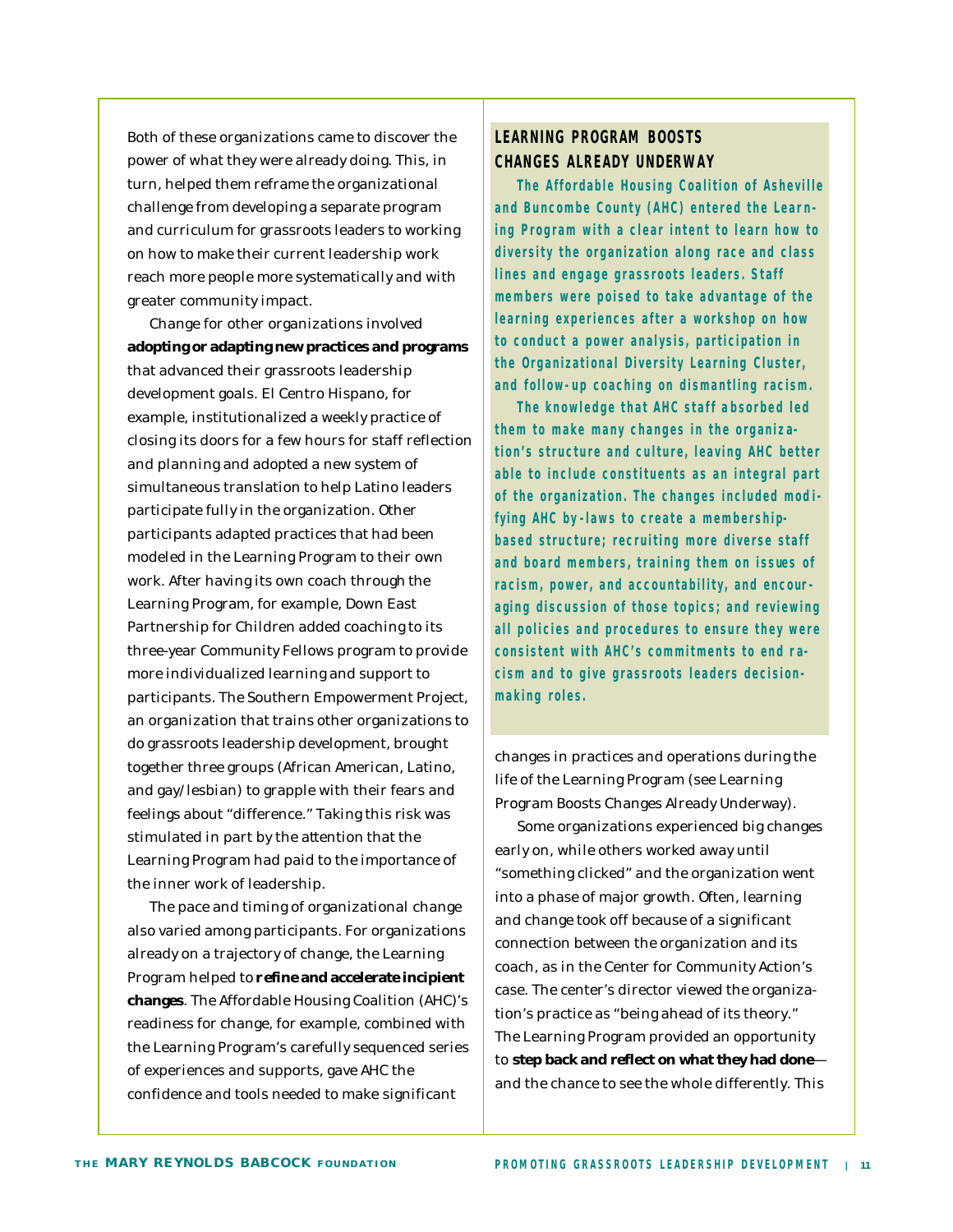process was energized by a timely match with a coach who shared the center's values and appreciated its culture. The coach worked with the staff and Board to design a new, structured approach to grassroots leadership development based on the values shared on the tri-racial Board. The Board's enthusiasm about this development was reflected in its willingness to participate in three separate three-day retreats in which the values-based approach was conceived and designed.

The organizational changes described above are not finished and the work is not over for participants in the Learning Program, but the tools and commitment needed for continued progress are well established for most of the organizations. In only a few cases, the learning that was generated produced only modest or short-lived organizational changes. In these cases, individuals may have increased their own knowledge and skills, but they encountered barriers to translating this learning into practice within their organizations, due to an unresponsive executive or Board or to a competing organizational imperative.

#### **COMMUNITY LEVEL OUTCOME S**

The underlying assumption of the Learning Program is that an investment in learning will lead to changes within participating organizations, which will then be able to produce greater numbers of more effective grassroots leaders, who in turn will play an important role in improving community conditions.

Anecdotes from participants point to specific changes that grassroots leaders have made in their communities as a result of the Learning Program. Examples include **new strategic collaborations and partnerships** with other groups and organizations, **new forums for citizen engagement, new resources** being brought into the

#### **LEARNING > ORGANIZATIONAL CHANGE > MORE EFFECTIVE GRASSROOTS LEADERS > COMMUNITY CHANGE**

community, and **new responsiveness on the part of local policymakers** to community residents. However, community change can take many years to effect and is likely to be the product of many factors unrelated to the contributions of grassroots leaders, such as the strength of the economy or the prevailing political philosophy at the state and federal level. Therefore, while it is safe to assume that the new civic and organizational actions and assets resulting from the Learning Program will ultimately improve community conditions, assessing which specific changes may occur over time in which communities is not feasible.

#### **KEY INGREDIENTS OF THE LEARNING PROGRAM'S SUCCESS**

Initiatives to promote learning and "learning communities" are taking root in many fields.<sup>ii</sup> Also growing is an interest in leadership development as one element of community capacity building.<sup>iii</sup> Deborah Meehan argues, in fact, that leadership and learning must be "intrinsically linked," that "leadership development programs must become learning communities where people closest to the problem are supported to question, explore, analyze and interact in order to develop solutions and innovative approaches." IN The Southern Grassroots Leadership Development Learning Program can contribute to this growing field some valuable lessons about essential program elements and processes.

The experiences of Learning Program participants suggest that **key ingredients of successful learning initiatives include:**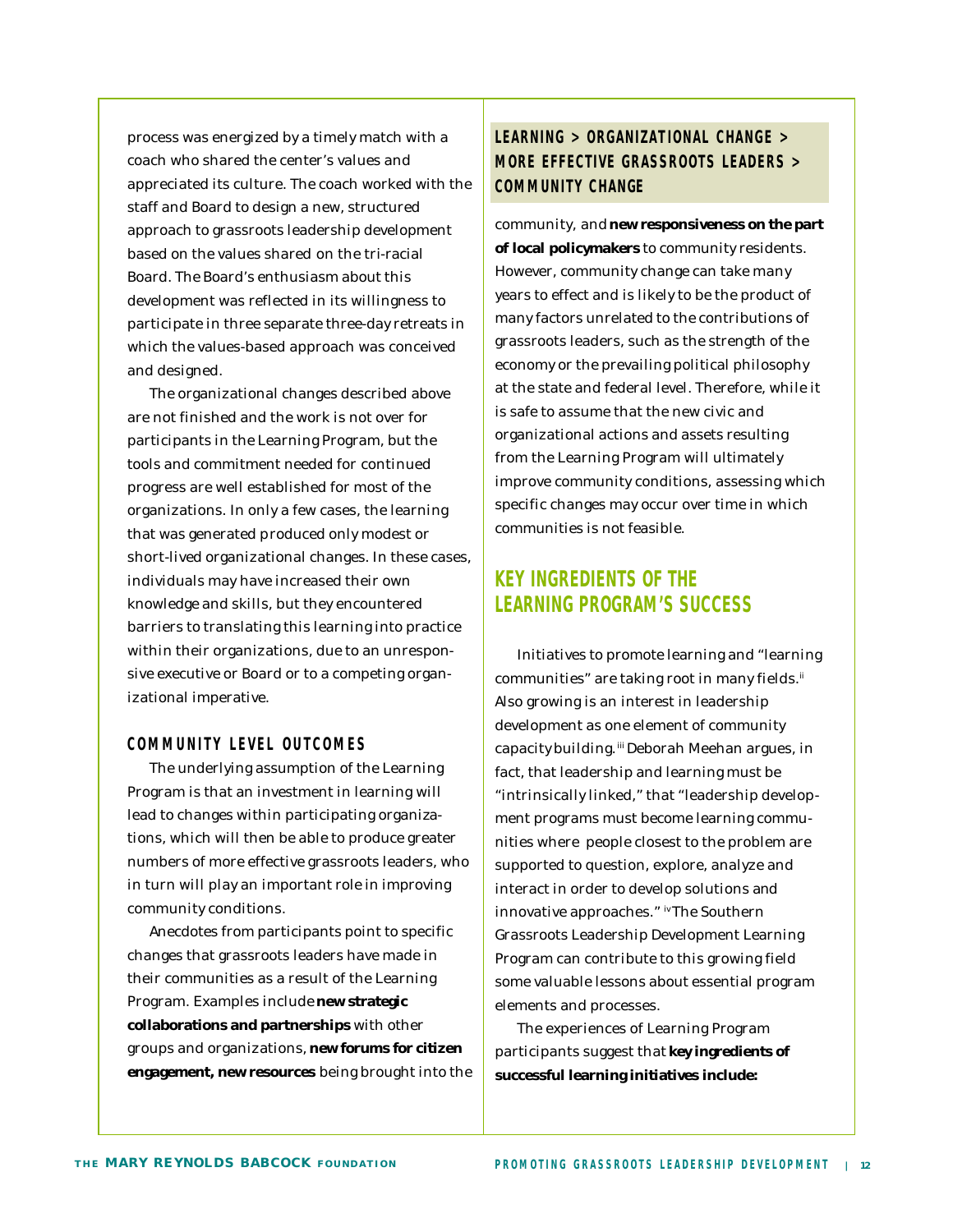- > **Multiple learning vehicles.** By offering many vehicles for learning and by promoting many types of learning, the Learning Program reached participants who had diverse learning styles. Teaching strategies included exposure to experts and readings, followed by application of the knowledge to participants' own settings; small-group exercises; peer learning; opportunities to practice new skills; team problem-solving; individualized assistance; and "homework" assignments between meetings. For many groups, the coaching relationship was a critical source of individualized support for more effective analysis, strategy development, and implementation. But the timing, agenda, and match between the coach and the organization had to be flexible to respond to the particular circumstances of each participant. > **Strong intermediary.** Staff of MDC, the
- Learning Program's managing partner, had deep substantive knowledge in both leadership development and grassroots organizations and could act as a translator, facilitator, and catalyst for learning among all the involved parties. MDC staff also possessed a wide range of skills in group dynamics, organizational development, participatory learning, and pedagogical techniques. They could model effective training styles and strategies that participants could take back to their own leadership development efforts.
- > **A culture that values and supports learning.** The Learning Program created a safe space for learning. From the program's request for proposals and first Institute onward, Learning Program activities were very intentional about giving participants permission to admit confusion, struggle with what they did not know, experiment with new approaches that might not work, revamp, and try again. The

#### THE INNER WORK OF LEADERSHIP -**HONORING HEART AND SPIRIT**

**By structuring into every learning event safe and joyful ways for participants to share their thoughts and affirm each other, MDC facilitated cultural learning and growth— qualities MDC b e lieved would help make participants more effec tive in developing grassroots leaders. MDC's goal was to engage the driving force and motivation (the "gasoline") behind the difficult work of grassroots leadership development. Although n o body was forced to contribute, most participants ended up singing a song, reading a poem, telling a story, making a testimonial, teaching the group a dance, or sharing a prayer. For example:**

- > **One participant who was very quiet for the first year or two of the Learning Program fi nally stood up and read a very powerful poem she had written about race and injustice, re flecting the progression of her own confi dence and underscoring her personal commit ment to the goals of grassroots leadership development.**
- > **Another told the group that "my experience has been with black folks and poverty and racism, but when I heard another participant articulate the plight of whites regarding mountain top removal in West Virginia, it changed me inside and opened my heart to a new way of understanding oppression."**
- > **A Latino participant explained to the group that a new practice of simultaneous transla tion his organization had adopted was not just a technical solution to language differ ences but one that honored everyone's voice, by allowing people to express their feelings and views in real time. From his perspective, the approach promoted cultural respect and the possibility of connecting across cultures as equals** .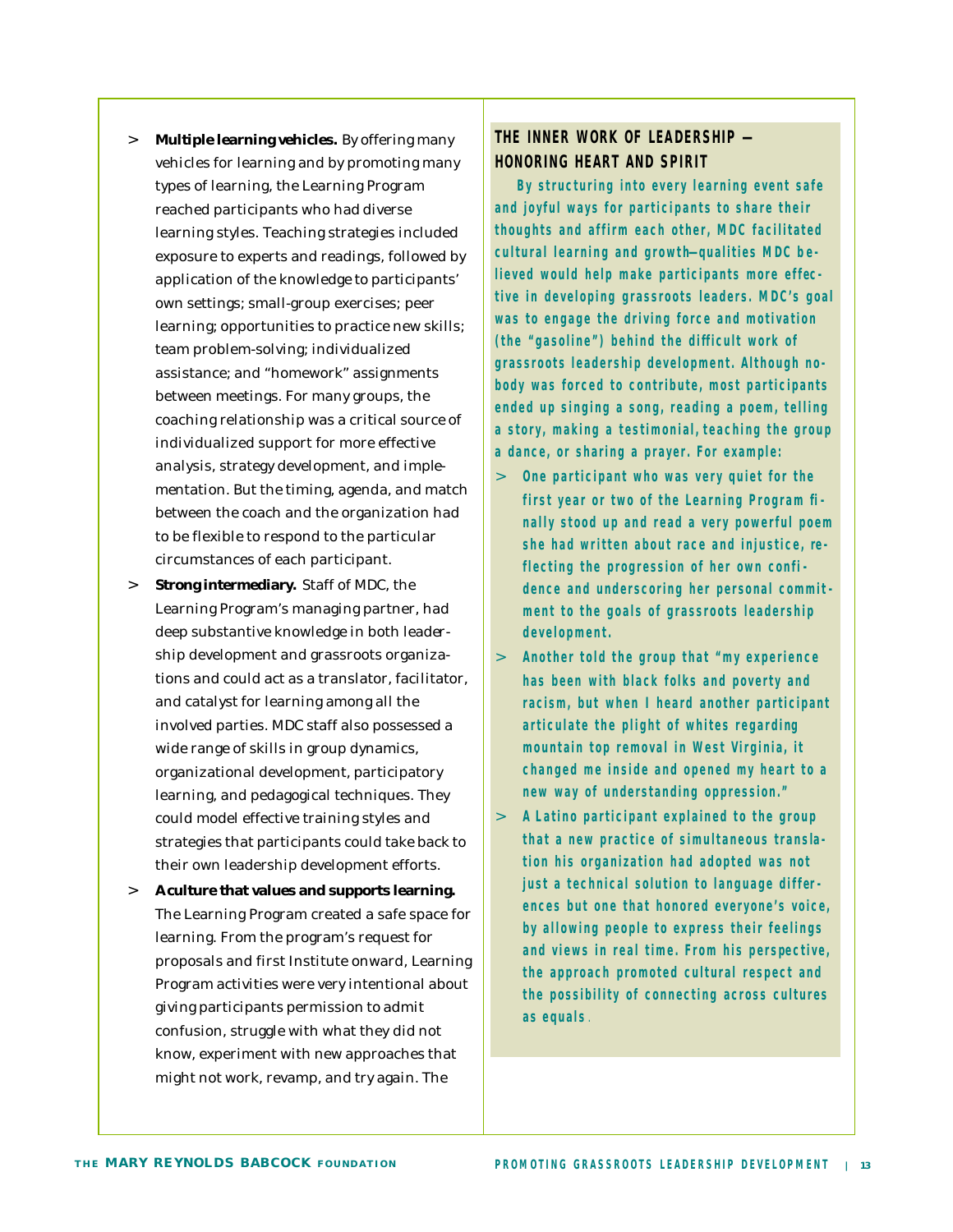creation of a common language and consistent framework helped diverse groups connect and learn from each other.

- > **Opportunities for cultural sharing and the inner work of leadership.** Learning Program participants gained energy, fellowship, and an understanding about their peers that encouraged learning as they sang, told stories, and shared their life experiences and rich cultural traditions with each other. These exchanges encouraged and nurtured the learning process and modeled the ways in which participants could reach and activate grassroots leaders.
- > **Honest relationships among program participants, representatives of the Foundation, and the intermediary.** The Learning Program encouraged participants to view Babcock and MDC as resources and equal partners in the learning enterprise. Because the participating organizations were already grantees of the Foundation, the Learning Program could build on already positive and trusting relationships. Several participants commented that they would not have responded to similar invitations from foundations with which they feared that being candid about struggles might jeopardize future support. The ability of Babcock Foundation staff to listen well, communicate respect, and engage fully as learners contributed significantly to an authentic exchange.
- > **Patient and flexible financial support.** It is hard to "do" grassroots leadership development well. Change takes a long time to occur, and most grassroots organizations are underfunded and thinly staffed. The Babcock Foundation's willingness to extend resources beyond the program's original funding period enabled participants to complete a full three years of implementation, thus laying the

groundwork for more solid sustainability.

#### **IMPROVING THE PROGRA M**

In reflecting on the Learning Program's strengths and weaknesses, both participants and MDC staff suggested two strategies for enhancing the power of the experience:

- > **Maximize the value of having teams of learners from each organization.** As expected, having each organization enroll a team of staff in the Program increased the potential that what was learned would get taken back to the organization and stimulate the changes required to mount or strengthen a successful grassroots leadership development effort. In retrospect, the Learning Program could have devoted more attention up front to developing guidelines for who should be on the team, clarifying the team's mandate, and helping participants learn to function effectively as a team. This strategic approach to team building in real time could have reinforced efforts to infuse learning into whole organizations.
- > **Make the explicit connection between issues of race and power and grassroots leadership development early in the Learning Program.** Although the Program did sponsor a Learning Cluster on Organizational Diversity and Power Sharing, more attention to these issues for the whole group, early on, might have helped participating organizations prepare to align their internal structures and practices with their grassroots leadership development goals. For some organizations, this crucial alignment required significant changes in practices involving governance, staff diversity, organizational culture, and the role of grassroots leaders in the organization. Further, because race and power are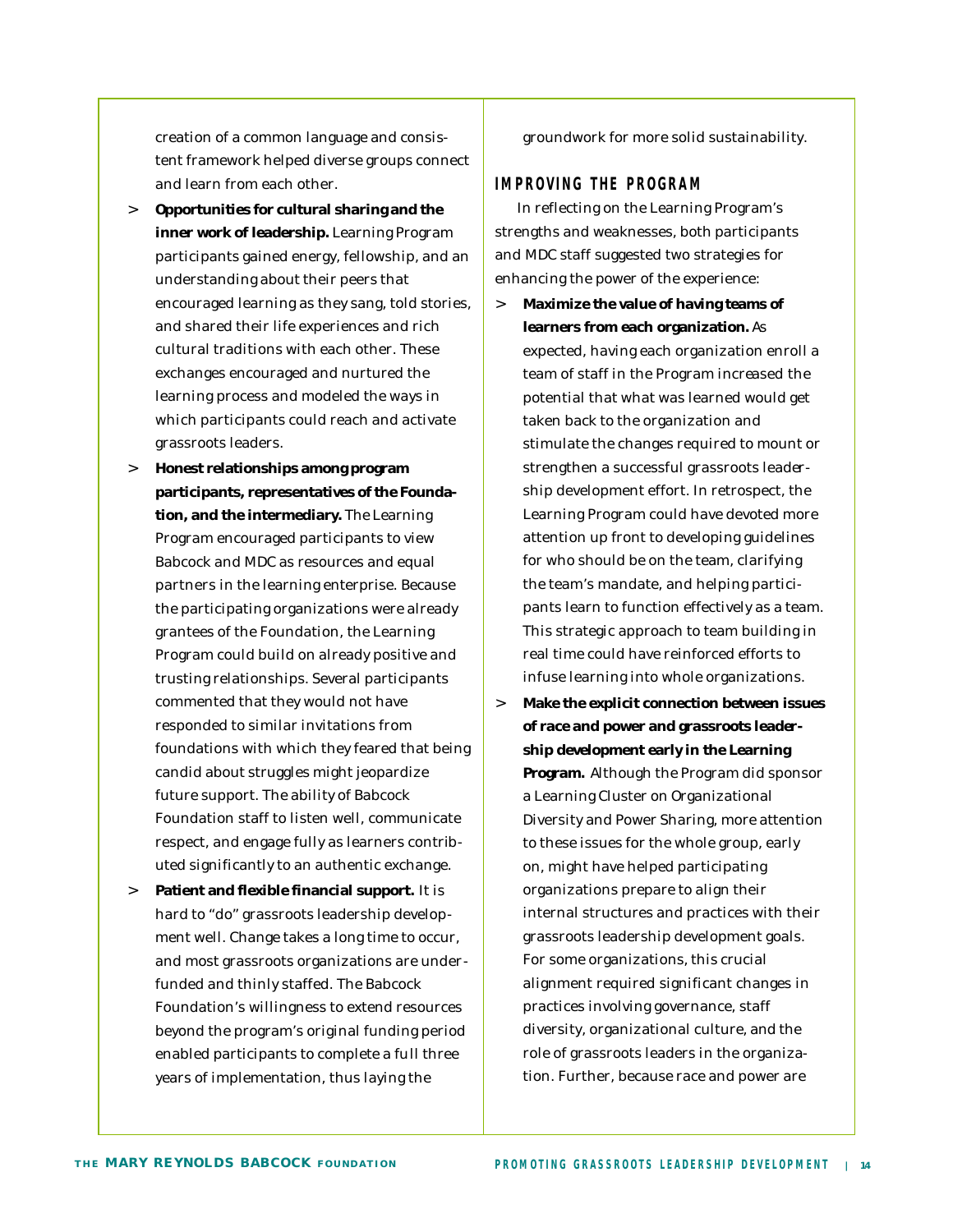such important but challenging issues, MDC and the coaches needed a diverse "tool kit" of approaches to address them. While many found the Dismantling Racism approach helpful, some participating organizations felt that they might have responded more productively to other kinds of training for racial equity and inclusion.

#### **KEY DESIGN QUESTIONS FOR A LEARNING PROGRAM**

The Learning Program highlighted important design questions that are likely to apply to learning initiatives of all types. These questions do not have right or wrong answers but suggest the value of thoughtful assessment of tensions and trade-offs during design development.

**1. How much diversity among participating organizations is desirable for an effective learning community?**

Ideally, an initiative's selection process will yield participants well suited to its goals and approach and with sufficient organizational readiness to participate fully. But even with a pool of appropriate candidates, those managing the selection process must decide how much diversity is desirable. On one hand, diversity is stimulating. It can expose participants to new ways of thinking and operating and enable still-developing groups to learn from more experienced peers, while the latter may be led to challenge some of their longheld operating assumptions. On the other hand, too much diversity can be difficult to accommodate using a single program approach (see the discussion of customization, below). Participants who use different jargon and draw from very different kinds and amounts of experience can talk past each other, with the result that lessexperienced groups feel overwhelmed and stronger groups feel they have little to learn from

the others.

For the most part, the 16 groups in the Leadership Program report benefiting from the diversity of their peers, especially when there also were opportunities (such as in the Learning Clusters) for like-minded organizations to problem-solve in shared areas of interest or need. In retrospect, however, Learning Program designers and observers wondered if the Program might have held more power for a larger number of organizations if the selection process had reduced participants' diversity slightly, by screening out organizations that were particularly inexperienced and financially unstable or had a well-established commitment to a particular leadership training model or ideology. Both of these types of organizations experienced some positive outcomes as a result of the Program but generally not as much learning as those with more readiness to engage actively in a learning process.

#### **2. How much does a learning program need to be customized for each participating organization?**

This question is closely tied to the question of participants' diversity. Greater diversity suggests the need for greater individualization of the learning experience. Ideally, at the beginning of a learning initiative each organization undergoes an assessment to review organizational strengths and weaknesses and set specific learning goals. These goals may change over time, but the process is useful for tailoring learning activities to the organization's needs and tracking progress over time. In fact, one organization that had been accepted into the Learning Program was asked to defer its participation until some critical organizational development challenges had been resolved. But the Learning Program did not include resources and time for conducting systematic assessments of all participating organizations. Most people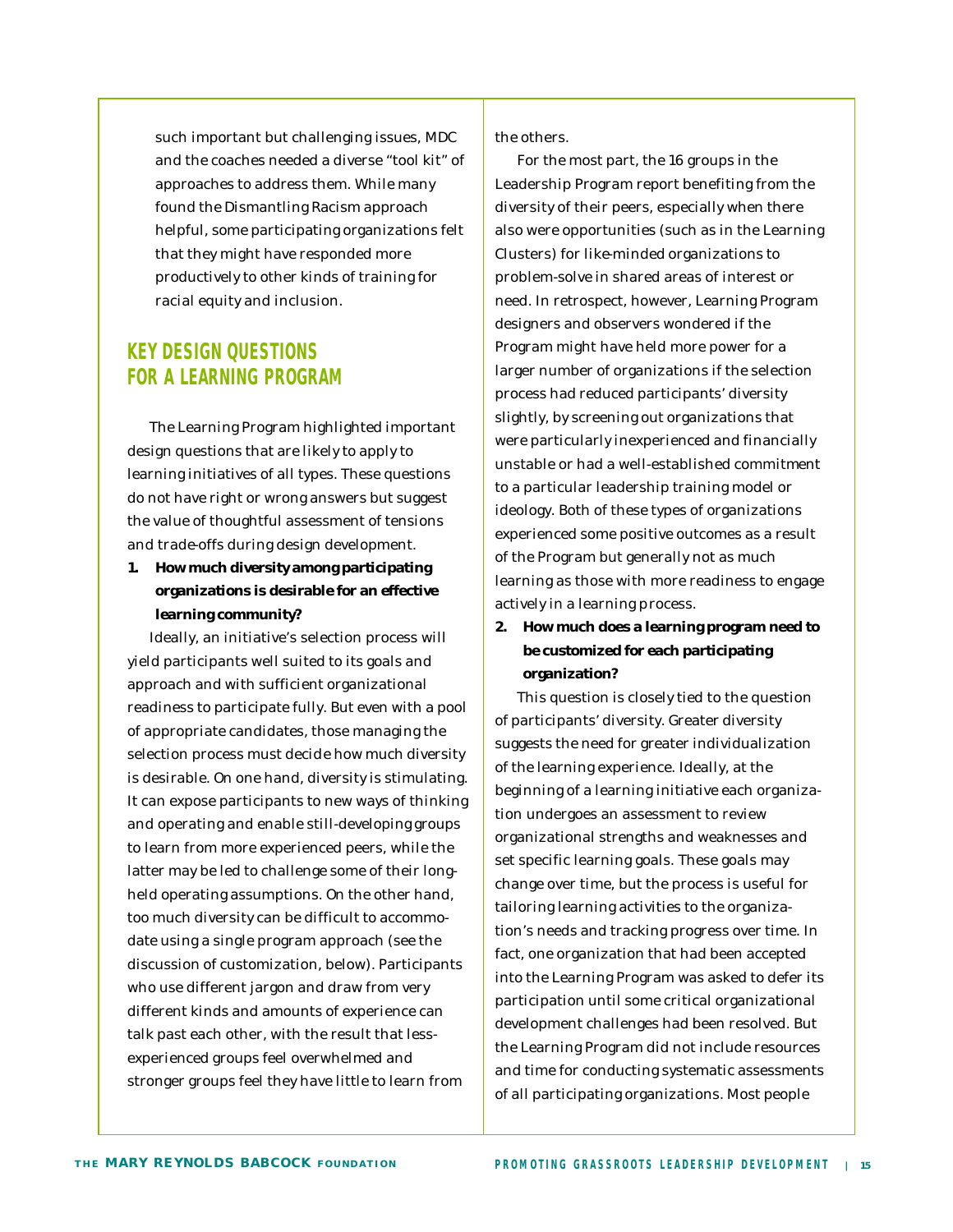associated with the Program now think that might have been a helpful use of resources. Even though all the participants claimed to have experience developing grassroots leaders, some needed a basic review of the tenets of grassroots leadership development in order to take full advantage of the Learning Program's benefits.

Customizing the approach for each organization does not mean trying to "be all things to all participants." Grassroots organizations operate under difficult conditions that often are beyond their control. They constantly encounter crises, new community demands, and shifts in funding. They may need intensive help with organizational development or large amounts of gap funding, rather than the more modest resources available through a learning program. An initiative that focuses primarily on learning cannot—at least on its own—resolve these significant internal or contextual problems. Learning Program participants note the importance of recognizing the limits of the learning approach and working to identify other resources when participants need more fundamental assistance. Grappling with problems that the learning initiative was not designed to fix does not serve the interests of either the initiative or the organization in trouble.

#### **3. How does a learning program find the right balance between learning from experts and learning from peers?**

An active and vital learning community draws upon two different kinds of knowledge: formal knowledge from experts in the field and tacit or informal knowledge that is often the purview of experienced practitioners. A balance between these two kinds of knowledge is essential. A learning program dominated by experts undervalues the wisdom of experience and context and can stifle self-directed learning, while total reliance on peer learning limits a group's growth through exposure to information and ideas generated externally. Indeed, it is the dynamic interplay

between the two that can provoke creative thinking.

MDC was able to create a culture in the Learning Program that valued both kinds of learning, communicating a deep respect for the wisdom of people in communities who serve on the "front lines" while also bringing in stimulating outside experts and challenging the group to think critically about their ideas. While trying to help participants benefit from existing knowledge but also have opportunities to make their own discoveries, MDC staff sometimes hesitated to suggest that an organization's goals might be set too high in terms of how many grassroots leaders they expected to recruit or what changes or commitments must occur within the organization to support them. Such feedback was more common within the coaching relationships. Because MDC and its Design Team did not have an orthodox view about the standards of good practice for grassroots leadership development, it chose not to be prescriptive but rather to encourage groups to discover for themselves, often with the assistance of a coach, what would work and not work in their settings.

#### **4. How does a learning program evaluate its impact?**

Ongoing experimentation, assessment, and fine-tuning are standard practices for initiatives that focus on learning. The Learning Program provided frequent opportunities for feedback from participants, evaluation of each learning activity, and group reflection and selfevaluation. Representatives of MDC, the Babcock Foundation, and the Design Team regularly discussed how the Program was operating and what successes and challenges it was encountering. In 2000, a consultant interviewed participants as part of a mid-course review, provided feedback on the Program's progress and results, and made suggestions for modest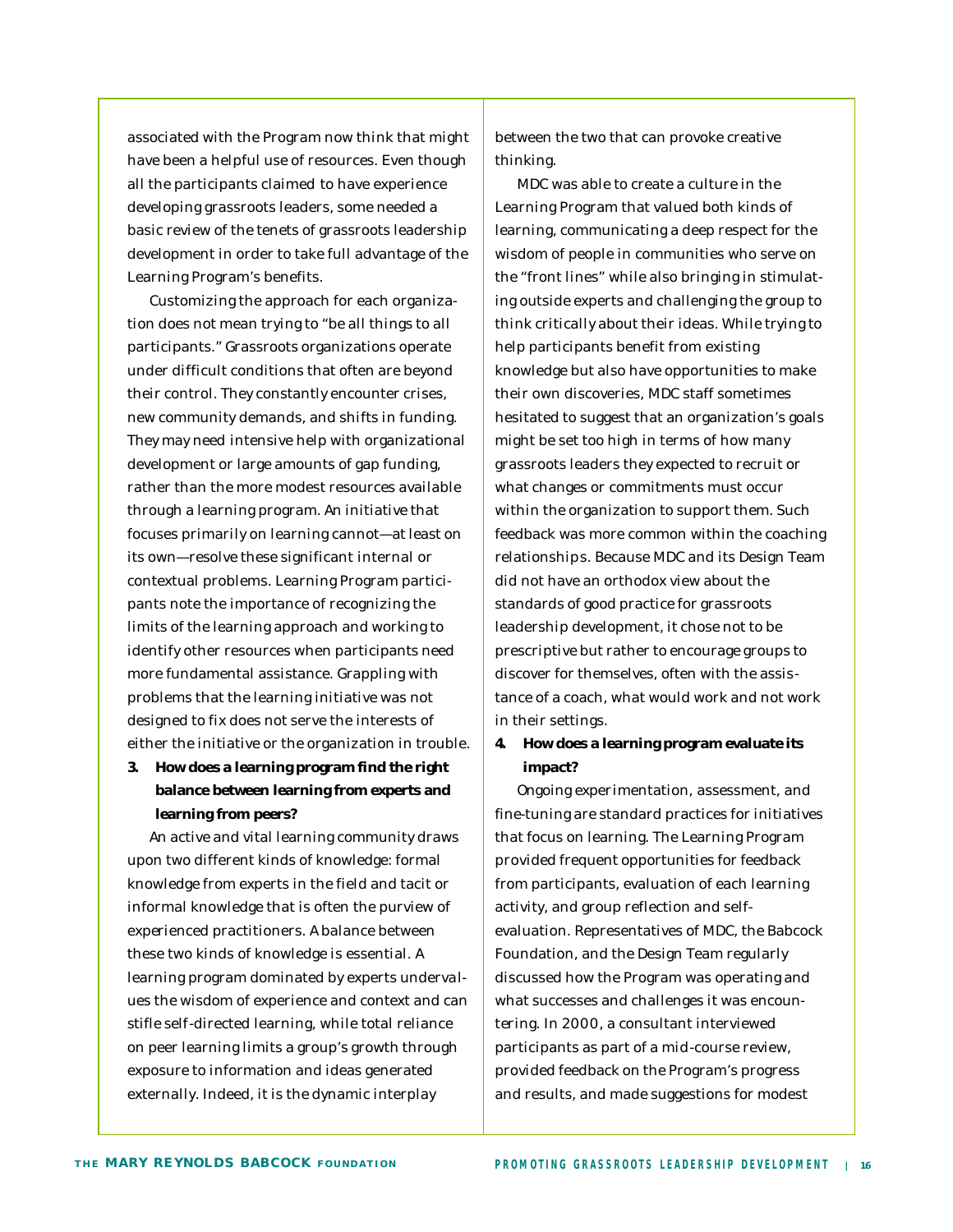adjustments.

Evaluating the impact of the new learning on subsequent outcomes is a greater challenge. Few impact evaluations exist in the leadership development field, and fewer still for learning initiatives.<sup>v</sup> In the Learning Program, clear evidence exists about how new learning stimulated changes within the participating organizations and how these changes contributed to more effective recruitment of grassroots leaders, more thoughtful approaches to their growth, and the production of leaders who were better equipped to address problems in their communities. As discussed previously, it is reasonable to assume that more and better equipped leaders will contribute over time to improved community conditions. But demonstrating the impact of the learning acquired through the Learning Program on the Babcock Foundation's ultimate goal of community improvement is methodologically challenging and probably not worth the required investment of time and resources. Instead, identifying outcomes that are more proximate to the learning (such as changed organizational practices or increased numbers of grassroots leaders) makes more sense. Such an approach underscores the importance of reaching clarity and consensus among all interested parties at the beginning of a learning initiative about the realistic outcomes that will define the initiative's success. These are the outcomes to which participants in the initiative agree to be accountable and through which funders and others will be able to address the question, *Was the learning initiative worth the investment?*

#### **5. How do learning program designers decide how much funding is needed by participating organizations over what period of time?** By keeping the size of implementation grants modest, the Babcock Foundation attracted groups interested primarily in the Learning Program's

goals and ideas and secondarily in the Founda-

tion's money. As one participant noted, "money brings people to the table but relationships and useful learning keeps them there." The question for funders aiming to get the greatest impact for limited dollars, however, is how to structure their resources in a way that reaches as many groups as possible but with sufficient support, over an extended enough period to ensure sustainable results. There is no single answer to this question, but on reflection several participants in the Learning Program suggested sequencing financial resources so that they are used strategically to reinforce an organization's progress toward goals. Others countered that this approach might discourage the learning generated by risk taking, something the Learning Program aimed to foster. Still others suggested that the scale of resources available to each organization be calibrated to the size of its budget or scale of its grassroots leadership development effort. Alternatively, providing fewer resources to each organization but over a longer period of time, perhaps six to eight years, was appealing to those participants concerned with institutionalizing the "habit" of learning and sustaining new practices. All agreed that although the primary function of the grants was *learning*, some modest funds were also required for *doing* so that new activities could be piloted and revised within the parameters of the Learning Program.

Another point of agreement among participants involved the cost of the intermediary. While foundation Boards sometimes worry that an insufficient portion of their resources ends up directly in the hands of the intended beneficiaries, participants viewed MDC's costs as central to the program rather than as resources that should have gone to them. Without a strong intermediary like MDC, there simply would not have been a Learning Program.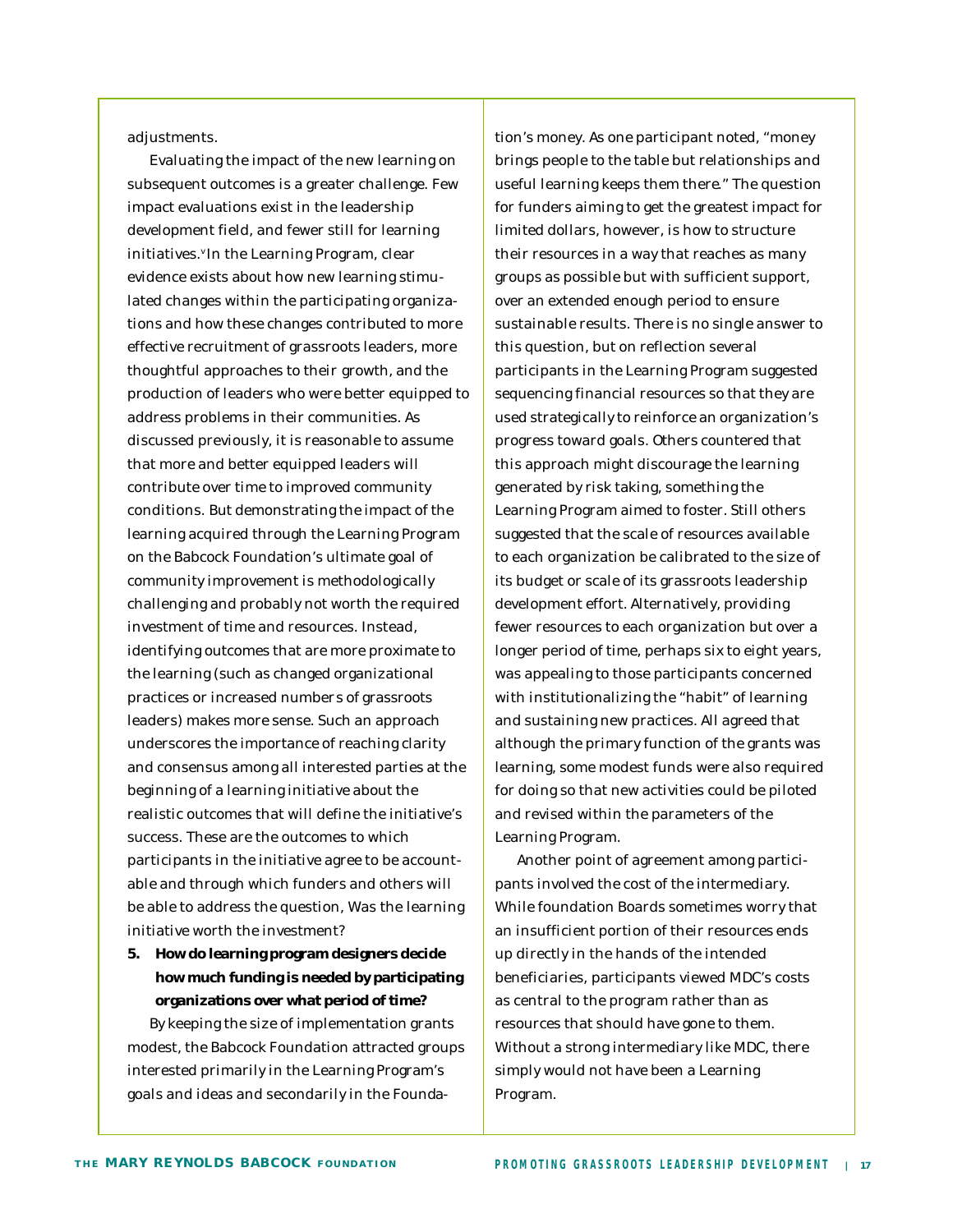#### **CONCLUSION**

The Southern Grassroots Leadership Development Learning Program was designed to help organizations do difficult work in more powerful ways. **Its focus was not just on doing but also on**  *thinking* **and** *learning***.** A diverse and broadly representative group of organizations took advantage of the experience, and they came to greater clarity about their connections to local constituents. They also gained understanding about how to better prepare their constituents to play active roles in public decision-making and community improvement. The Learning Program provided a range of supports to these organizations as they worked to translate what they were learning into new and more effective practice.

Although the Learning Program focused specifically on helping people learn more effective strategies for grassroots leadership development, many of the participating organizations ended up rethinking fundamental issues of organizational alignment, mission, race, and power. In that sense, the experience helped to transform these organizations into stronger, more responsive members of their communities, as well as settings in which grassroots leaders could be identified and nurtured.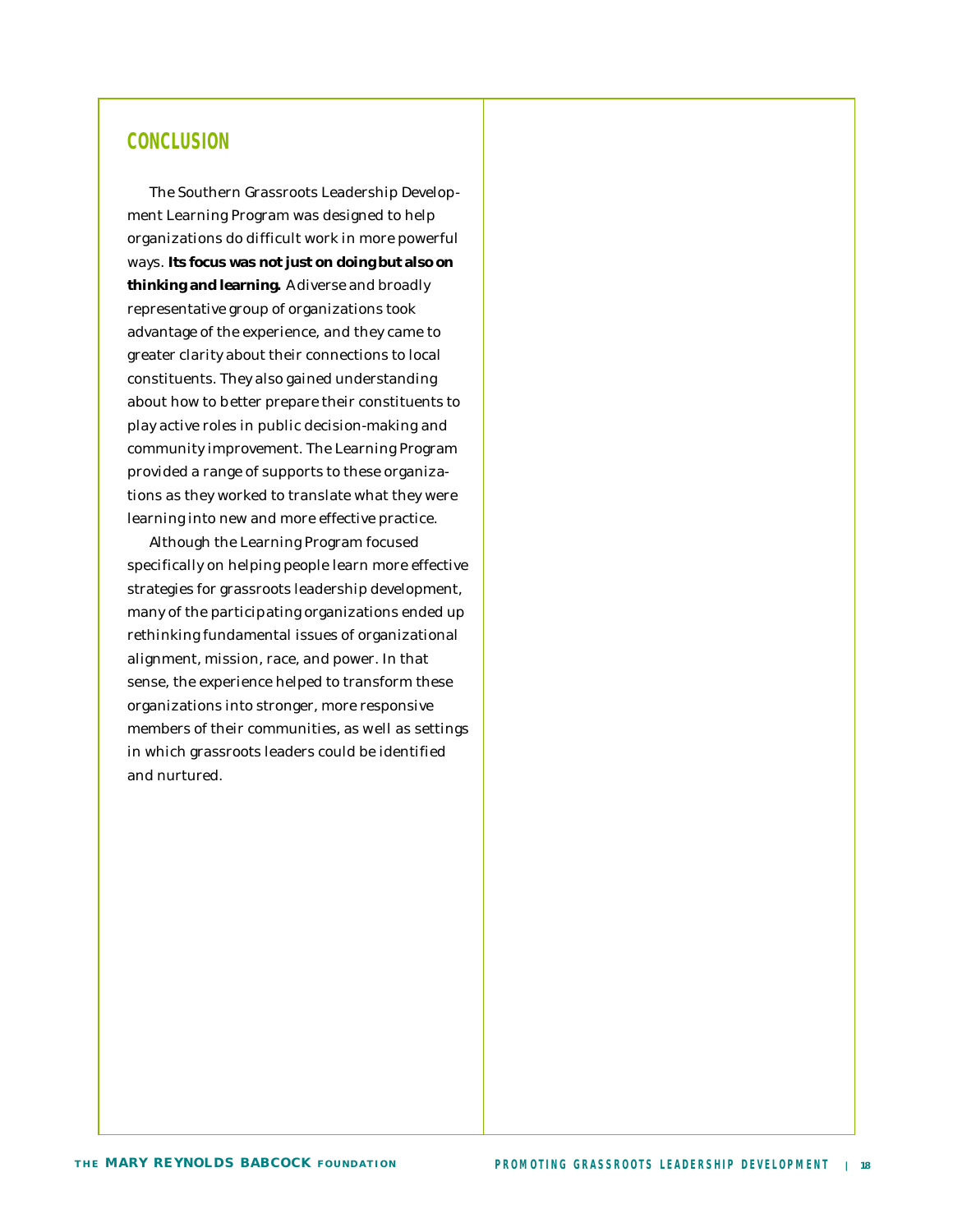#### **APPENDIX**

#### **PARTICIPANTS IN THE SOUTHERN GRASSROOTS LEADERSHIP DEVELOPMENT LEARNING PROGRAM**

**AFFORDABLE HOUSING COALITION JUBILEE PROJECT** Asheville/Buncombe County, North Carolina Hancock County, Tennessee

**BONDS (BUILDING OUR NEIGHBORHOODS FOR DEVELOPMENT AND SUCCESS) KENTUCKIANS FOR THE COMMONWEALTH** Montgomery, Alabama London, Kentucky

Lumberton, North Carolina **CENTER**

**CHATHAM COUNTY HEALTH DEPARTMENT** Chatham County, North Carolina **PARENTS FOR PUBLIC SCHOOLS**

**COAL RIVER MOUNTAIN WATCH** Whitesville, West Virginia **SOUTHERN EMPOWERMENT PROJECT** 

**DOWN EAST PARTNERSHIP FOR CHILDREN** Rocky Mount, North Carolina **SOUTHERN MUTUAL HELP ASSOCIATION<sup>2</sup>**

**EL CENTRO HISPANO, INC.** Durham, North Carolina **VOICES OF CALVARY MINISTRIES**

**EMPOWERMENT, INC.<sup>1</sup>** Carrboro/Chapel Hill, North Carolina

**FORWARD IN THE FIFTH** Berea, Kentucky

**THE JEREMIAH GROUP** New Orleans, LA

CENTER FOR COMMUNITY ACTION. INC. **No. 2008 THE SERVICE AND COMMUNITY DEVELOPMENT** Raleigh, North Carolina

Pitt County, North Carolina

Maryville, Tennessee

New Iberia, Louisiana

Jackson, Mississippi

1 EmPOWERment did not participate in the final year of the Program. withdrew during the first year of the

2 Southern Mutual Help Association Program.